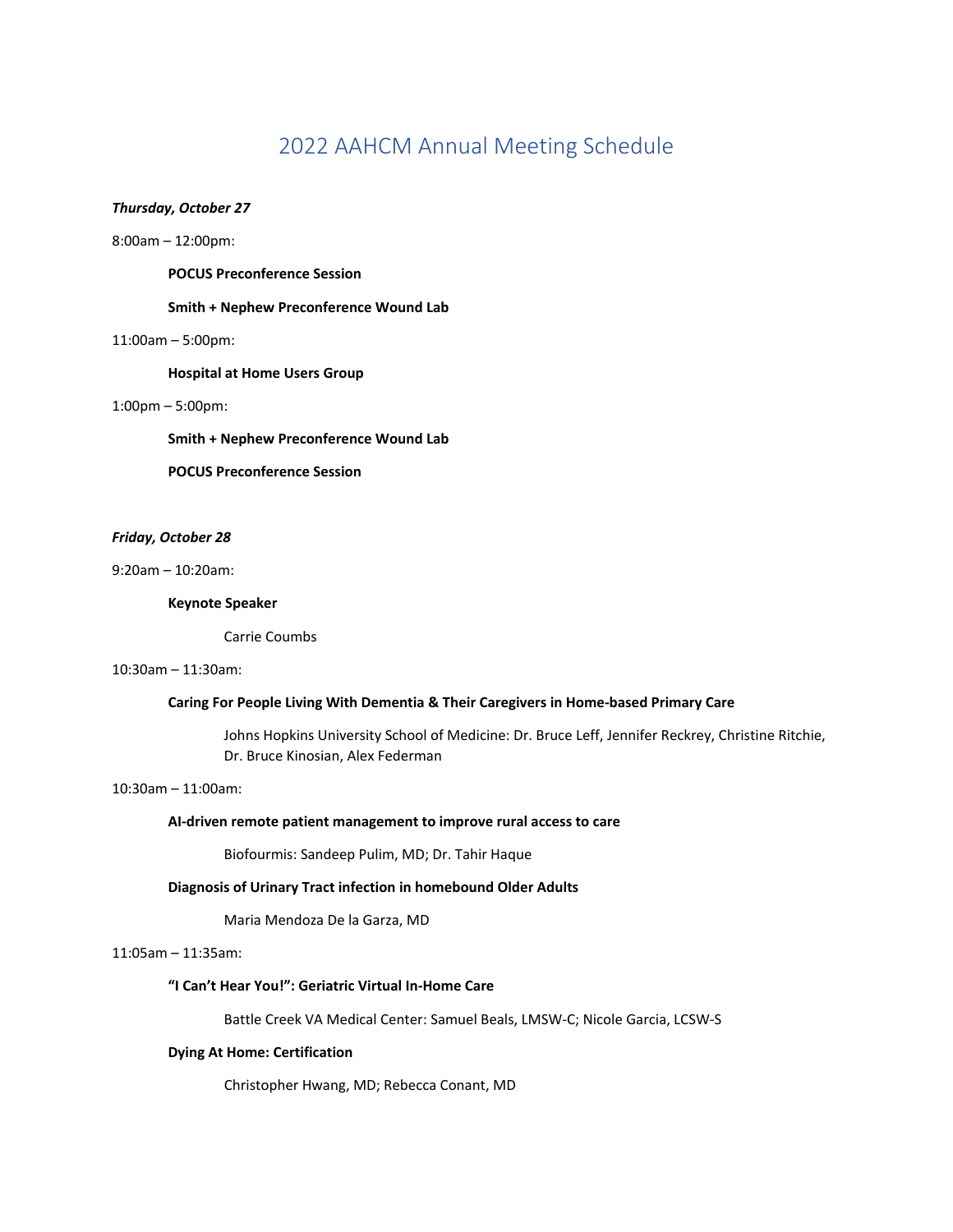#### 12:30pm – 1:30pm:

#### **Interdisciplinary Deep Dive: Anxiety & Depression**

MedStar Health: Marina Nellius LCSW-C, Nerland Dimanche RN

#### 12:30pm – 1:30pm:

#### **Urgent Dispatch and Community Paramedicine: Meeting Patients Where They Are**

Cleveland Clinic (Cleveland, OH): Judith Welsh MD

#### 12:30pm – 1:00pm:

#### **Rethinking Community-Based Palliative Care** (PH/EQ)

Trillium Institute and Acclivity Health: Dr. John Mulder, MD; Robin Stawasz

#### 1:05pm – 1:35pm:

# **The Emerging Clinical Model for Home-Cenetred Cancer Care**

Reimagine Care: Aaron Gerber, MD, MBA,; Clay Smith, MD; Submitted by Daniel Goodman (not speaking)

# 1:40pm – 2:10pm:

# **DME, DRESSINGS, DEBRIDEMENT AND DISCIPLINE: Practical strategies to preventing and closing pressure-injuries in the home**

Mount Sinai Visiting Doctors Program: Yasmin Meah MD, CWSP

# 1:40pm – 2:40pm:

#### **Caring for the LGBTQ+ older adult at home** (CP, PH/EQ)

Johns Hopkins University: Mariah Roberston, MD, MPH; Karen Cushin; Dr. Carl Streed; Dr. Jennifer Carnahan

#### **Stategies for Keeping Your Interprofessional HCM Team Up to Date on Evidence Based Care**

Upenn: Rachel Miller, Theresa Soriano, Erica Markovitz, Rachel Zimmer, Sara McBride

### 2:15pm – 2:45pm:

#### **DME: Ordering with less stress and more success in HBPC**

Dr. Megan Graeser, DNP, GNP-BC

# 3:00pm – 3:30pm:

# **Leveraging the HRE and Artificial Intelligence for HaH Patient selection**

Mayo Clinic: Margaret Paulson DO, Erin Shadblot

#### **Social Determinants of the Health – The other vital sign**

Beyond Health Group: Dr. Nancy A. Hurlock, DNP, AGPCNP-BC

#### **Pearls of Pain Management in Home Care**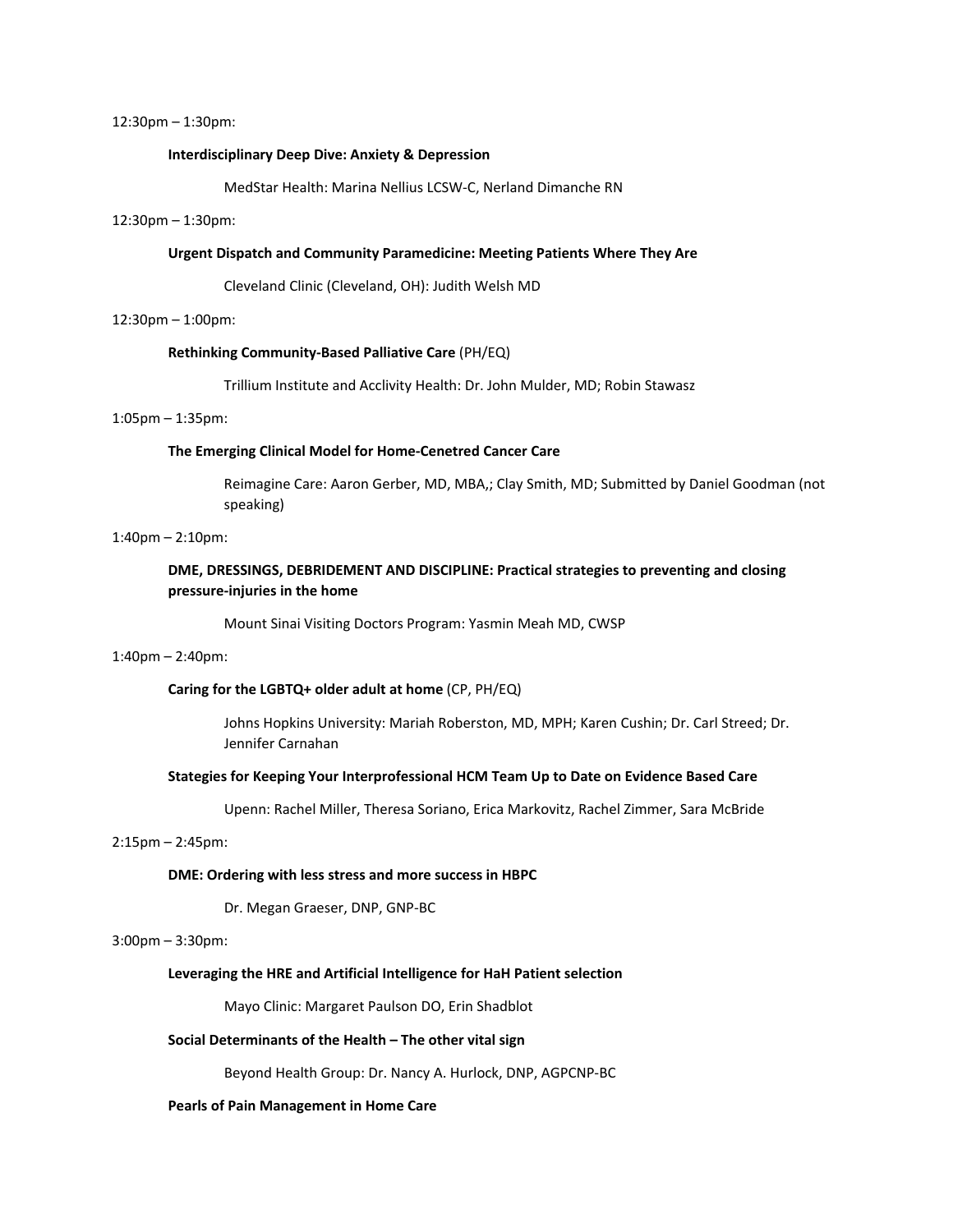#### Northwell Health Solutions House Calls, Stephen MCormick, MD, MPH

### *Saturday, October 29*

8:00am – 9:00am:

# **ACO Presentation**

Tom Lally & company (TBD)

#### 8:00am – 8:30am: *CONCURRENT SESSIONS*

#### **Creating a Robust Onboarding Program for New Providers in Home Based Medicine**

Bastion Health PC: Guenever Parsley, DNP, ARNP, FNP-C; Amy Warner

#### **Post-Acute Home Care Initiative - New Directions in Transitional Care for High Utilizers**

Southern Arizona VA Healthcare System: Todd B Thompson MSN, RN-BC

### 8:35AM – 9:05AM: *CONCURRENT SESSIONS*

#### **Not your grandmothers Nurse- What does nursing look like in an Acute Care at Home Model**

Medically Home: Sarah Paez, MS, GNP-BC

#### **ED In Home: A Novel Approach to Improving Health Equity & Access to Care**

Medically Home: Meg McGrath, Evan Berg, MD

# 9:10am – 10:10am: *CONCURRENT SESSIONS*

#### **The quality journey from checkbox quality to a real culture of quality in hbpc**

Bruce Leff & company (CP, ED, EQ) (TBD)

# **Driving Practice Growth through Marketing and Media Relations: Promoting your Practice and Home-Based Care in your Community**

Home Centered Care Institute: James Warda

#### **How to Attract and Hire a Diverse Staff that Reflects your Patient Population**

HCCI - Dana Crosby

### 10:30am – 11:30am: *CONCURRENT SESSIONS*

# **Teaching at the Bedside and Beyond: Creating a Culture of Education in Your Home-Based Primary Care Practice**

University of Wisconsin-Madison: Katherine Wang MD, Rachel Miller, Melissa Morgan-Gouveia, Rachel Zimer

# **Prioritizing Priorities - Standardizing a scalable workflow for person-prioritized goal elicitation and person-directed outcome measurement in home-based primary care models**

Welcome Health: Deena Goldwater, MD, PhD

#### **Policy Issues Impacting Home Care Medicine**